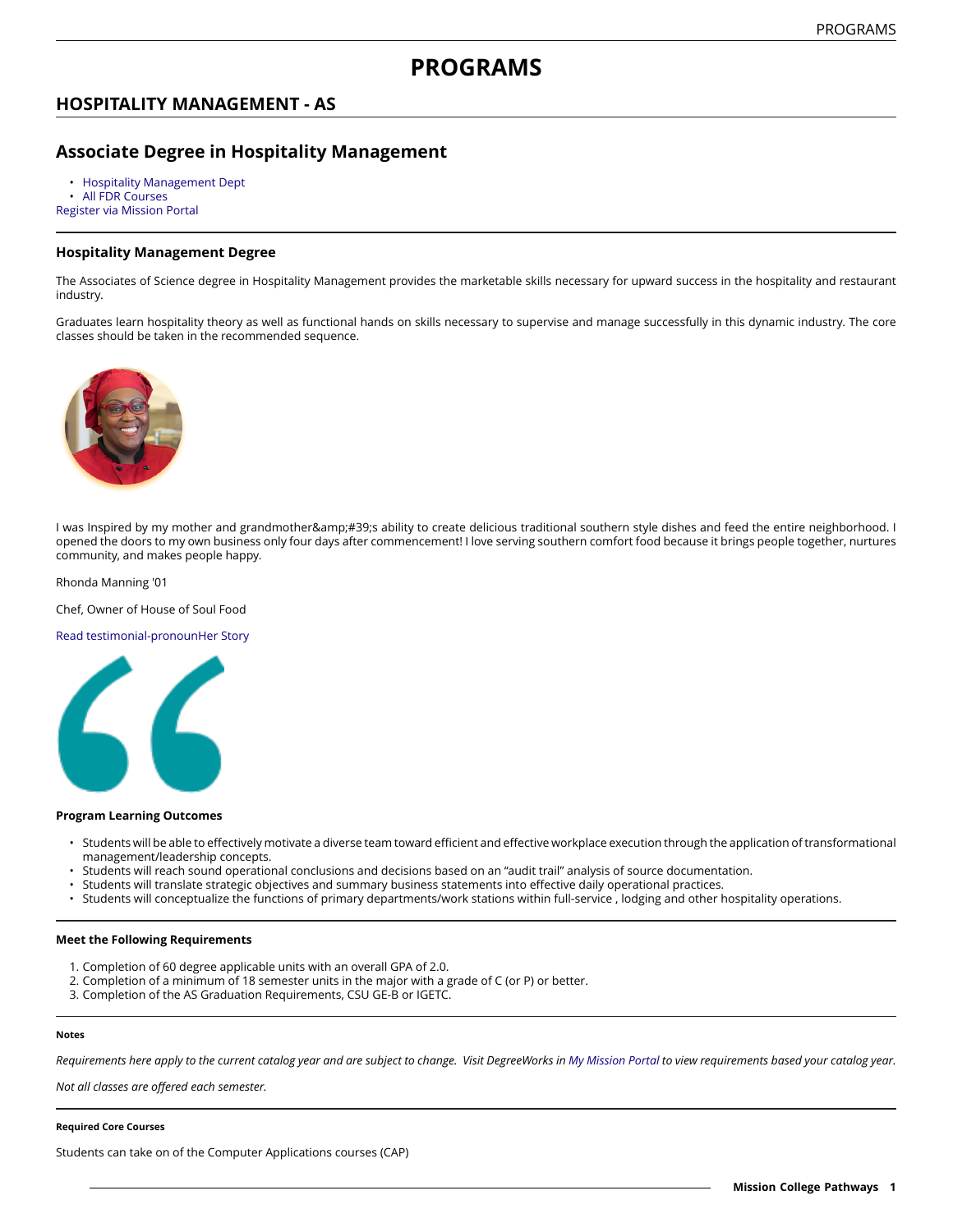### PROGRAMS

| Code            | Class                                                         | <b>Units</b> |
|-----------------|---------------------------------------------------------------|--------------|
| <b>FDR 050A</b> | Introduction to the Hospitality Industry (3.0 Lecture)        | 3.0          |
| <b>FDR 051</b>  | Basic Food Preparation (2.0 Lecture/3.0 Lab)                  | 5.0          |
| <b>FDR 053</b>  | Restaurant Operations (1.0 Lecture/5.0 Lab)                   | 6.0          |
| <b>FDR 054</b>  | Hotel and Restaurant Accounting (3.0 Lecture)                 | 3.0          |
| <b>FDR 055</b>  | Procurement for Foodservice Operations (3.0 Lecture)          | 3.0          |
| <b>FDR 058</b>  | Cost Control for Foodservice Organizations (3.0 Lecture)      | 3.0          |
| <b>FDR 059</b>  | Supervision Management & Leadership (4.0 Lecture)             | 4.0          |
| <b>FDR 060A</b> | Food Service Facilities Planning (3.0 Lecture)                | 3.0          |
| <b>FDR 075</b>  | Menu Planning (2.0 Lecture)                                   | 2.0          |
| <b>FDR 076</b>  | Sales and Marketing in the Hospitality Industry (3.0 Lecture) | 3.0          |
| <b>FDR 096</b>  | Healthy Cuisine (1.0 Lecture/1.0 Lab)                         | 2.0          |
| <b>INF050</b>   | Sanitation and Safety (2.0 Lecture)                           | 2.0          |
| <b>NTR 015</b>  | Human Nutrition (3.0 Lecture)                                 | 3.0          |
| <b>CAP 010A</b> | Learning the Keyboard (1.0 Lab)                               | 1.0          |
| <b>CAP 062B</b> | Introduction to Microsoft Excel (1.0 Lecture)                 | 1.0          |
|                 |                                                               |              |

| Code      | Class                              | Units     |
|-----------|------------------------------------|-----------|
| WRK 300HM | Occupational Work Experience in HM | 1.0 - 5.0 |

Note: 5.0 units of work experience is composed of approximately 400 hours of hands-on experience in viable food service operations is also required.

### **Optional Recommended Courses**

| Code            | Class                                                             | <b>Units</b> |
|-----------------|-------------------------------------------------------------------|--------------|
| <b>FDR 072</b>  | Intermediate Cuisine (2.0 Lecture/1.0 Lab)                        | 3.0          |
| <b>FDR 073</b>  | Fundamentals of Baking and Confectionery (1.0 Lecture/1.0 Lab)    | 2.0          |
| <b>FDR 074</b>  | Intermediate Baking and Confectionery (1.0 Lecture/1.0 Lab)       | 2.0          |
| <b>FDR 078</b>  | Advanced Baking and Pastry (1.0 Lecture/1.0 Lab)                  | 2.0          |
| <b>FDR 079</b>  | Introduction to Food and Wine Pairing (2.0 Lecture/1.0 Lab)       | 3.0          |
| <b>FDR 081</b>  | Intro to Wines and Spirits of the World (2.0 Lecture)             | 2.0          |
| <b>FDR 082</b>  | Introduction to Chocolate and Confectionary (1.0 Lecture/1.0 Lab) | 2.0          |
| <b>FDR 086</b>  | Beginning Bread Making (1.0 Lecture/1.0 Lab)                      | 2.0          |
| <b>FDR 105</b>  | Catering Management and Operations (1.0 Lecture/1.0 Lab)          | 2.0          |
| <b>FDR 106A</b> | Starting a Mobile Food Business (2.0 Lecture)                     | 2.0          |
| <b>FDR 106B</b> | Food Trucks: Mobile Food Operations (1.0 Lecture/0.5 Lab)         | 2.0          |
| <b>HMT 075</b>  | Housekeeping in Hotels, Motels and Institutions (3.0 Lecture)     | 3.0          |
| <b>HMT 076</b>  | Hotel and Motel Front Office Management (3.0 Lecture)             | 3.0          |

## **Required Units for the Major**

|                              | <b>Units</b> |
|------------------------------|--------------|
| Required Units for the Major | 45.0-46.0    |

**2 Mission College Pathways**